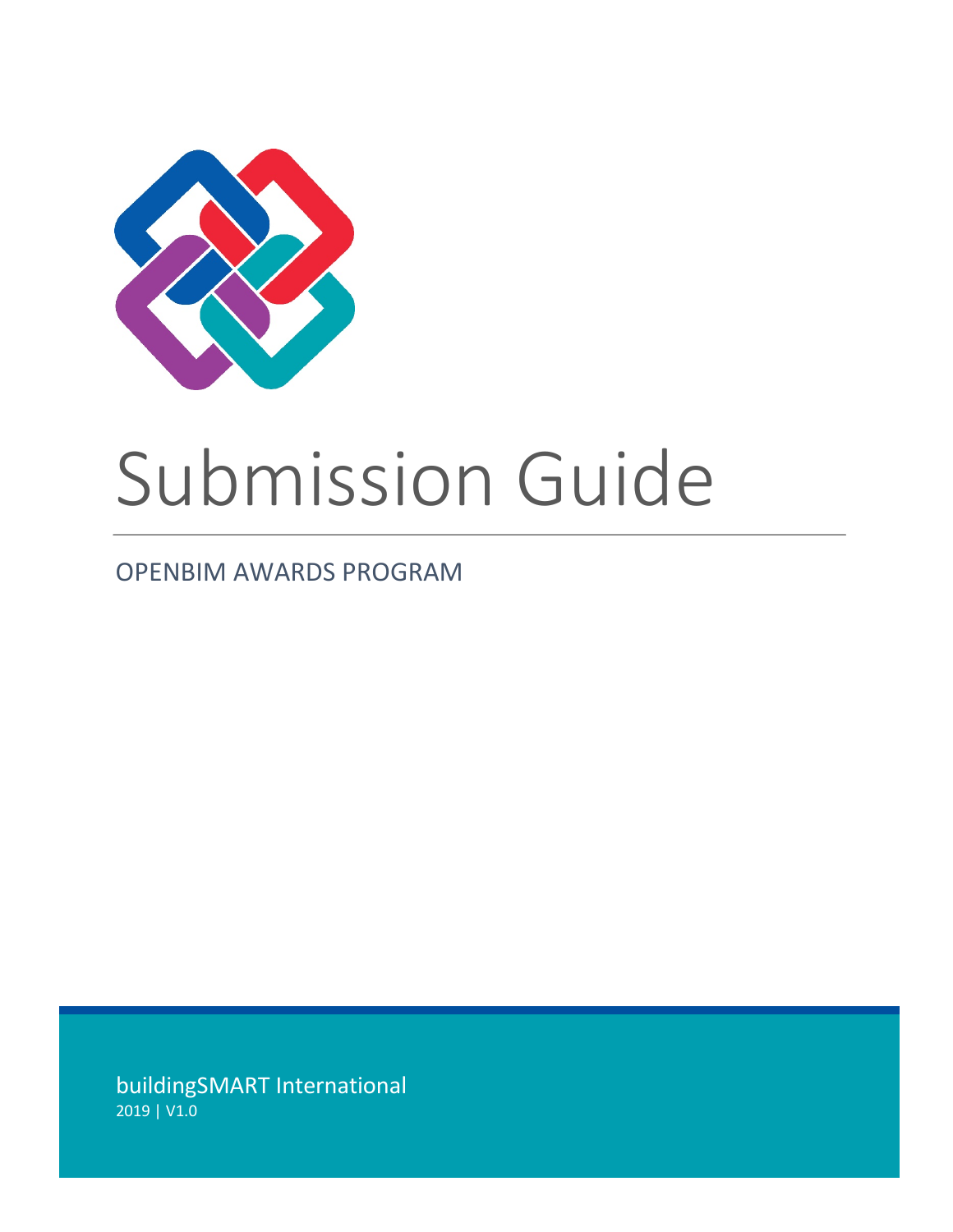

# bSI openBIM Awards 2019: **Submission Guide**

# Table of Contents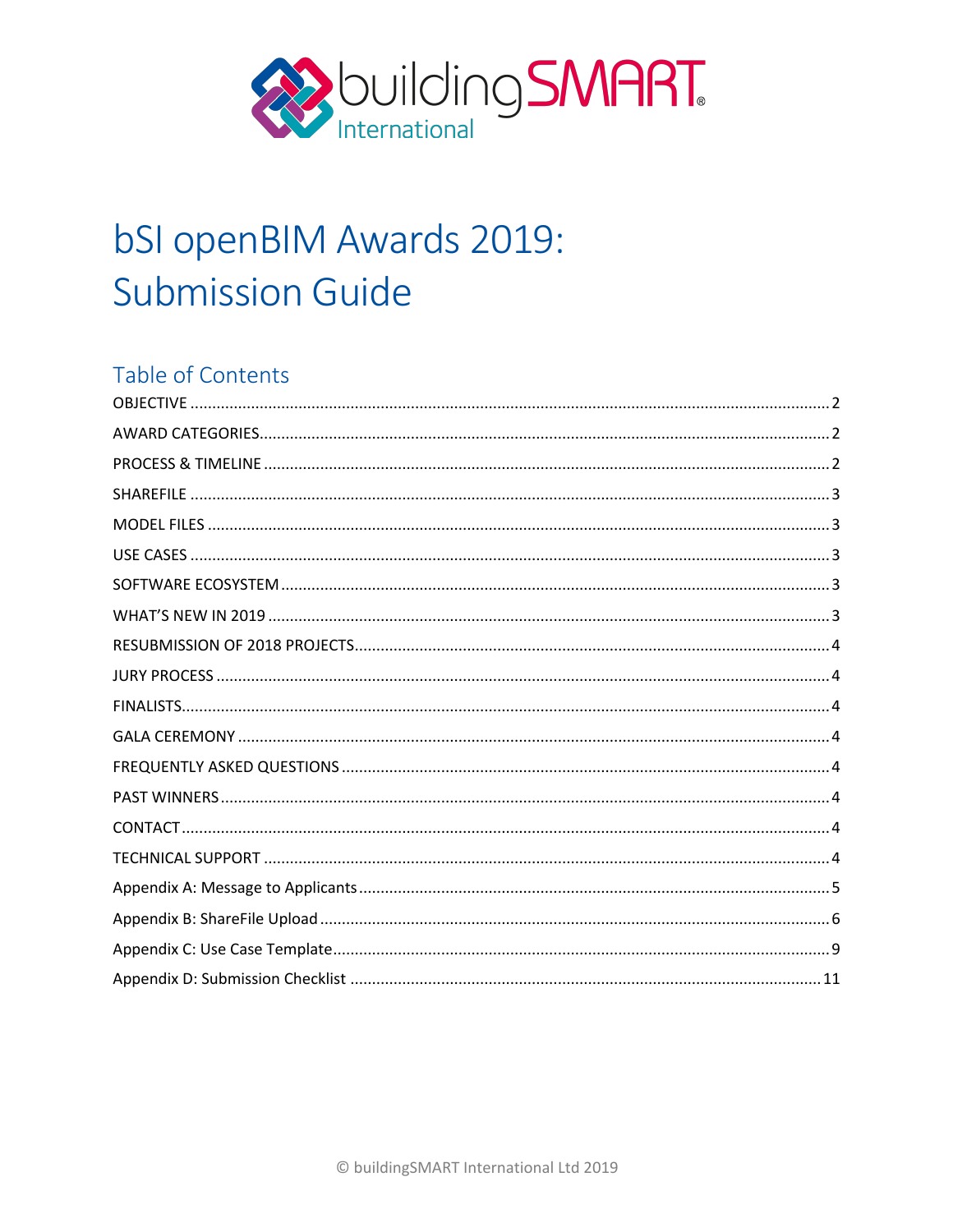

# **OBJECTIVE**

The buildingSMART International Awards Program honours exemplary demonstrations of openBIM best practice or innovation within project delivery and lifecycle asset management in the AECOO $1$  industry.

# AWARD CATEGORIES

There are five (5) awards divided into two (2) main categories: Industry Projects & Research Projects.

| <b>INDUSTRY PROJECT</b> |                     | <b>RESEARCH PROJECT</b>  |                |               |
|-------------------------|---------------------|--------------------------|----------------|---------------|
|                         |                     |                          |                |               |
| <b>DESIGN</b>           | <b>CONSTRUCTION</b> | <b>OPERATIONS &amp;</b>  | <b>STUDENT</b> | PROFESSIONAL* |
|                         |                     | <b>MAINTENANCE</b>       |                |               |
|                         |                     | Using openBIM Technology |                |               |

*\*Professional = academia, institutional or industry researchers*

# PROCESS & TIMELINE



Applicants for industry projects can apply for more than one award. Note that all industry projects (those covering one or more project phases – design, construction, O&M) are begun with the same form. Applicants will have the ability to check boxes for which award(s) they are applying for.

1 Architecture/Engineering/Construction/Owner/Operator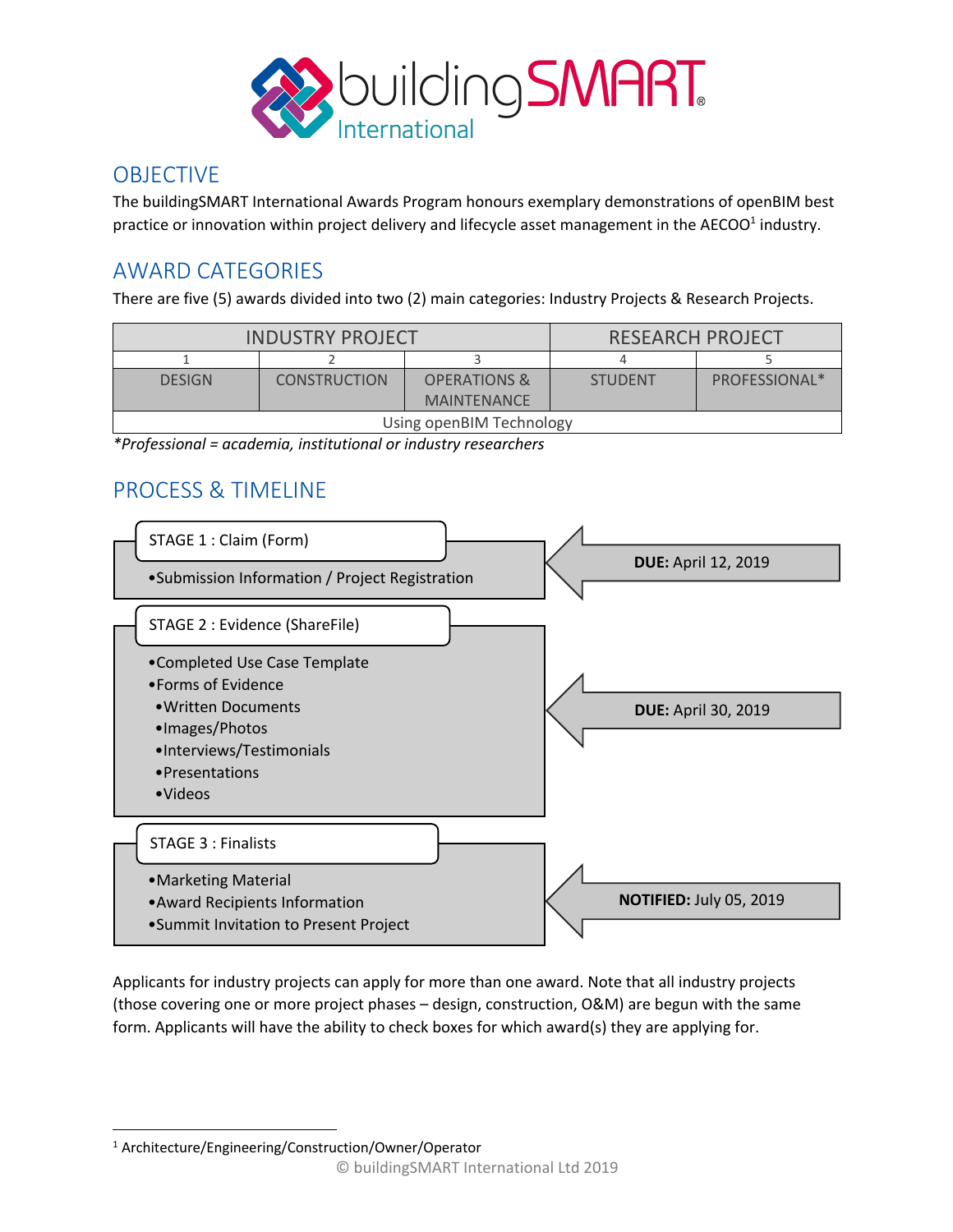

To complete a submission, applicants must complete the Stage One registration form and the Stage Two evidence upload. It is critical to show evidence of any claims being made. If the jury cannot validate that the claim(s) are supported by evidence of accomplishment, the jury cannot accept the claim(s).

## **SHAREFILE**

Once the form is received, a ShareFile folder will be shared with the applicant on the submission form. The ShareFile location is where the applicant is expected to upload files that act as evidence of the claim(s) being made to win the award.

ShareFile is a web-based file-share platform used by buildingSMART International and does not incur any cost to the applicant for its use.

# MODEL FILES

It is not expected for applicants to submit model files. Screenshots, video screen captures and other forms of documentation are highly encouraged that show software workflows and model or data content.

# USE CASES

We continue to want to see documentation of any BIM Use Case deployed on the project. An excel template is available within the Stage Two folder for completion. Specifically, it is useful to see documentation on any use case that includes openBIM in its delivery.

# SOFTWARE ECOSYSTEM

We want all software used on the project to be identified. Submitters may choose to create a graphic or process maps that demonstrate the software used, by which stakeholder, which IT infrastructure, in which project phase or information exchange or BIM use.

# WHAT'S NEW IN 2019

- $\oplus$  New category added: Professional Research
	- $\circ$  This category is for academic, industry or government professionals that have engaged in a research project that includes openBIM testing, development or conceptual theories
	- o The addition of this category compliments the existing Student Research award category
- $\oplus$  3 Finalists will be determined for each award category
	- o The jury will decide on 3 finalists per category
	- o Finalists will be asked to produce a large-format, high-quality graphics poster to display during the summit that displays the submission to the attendees
	- o Finalists will be invited to present their project at the bSI Fall Summit
	- $\circ$  An expert panel will determine the winner of the award after viewing the presentations
- $\oplus$  Schedule changes: Judging to be completed before the summer begins
	- o It is important that all work is completed prior to summer vacation
	- $\circ$  Finalists need to be notified well in advance to accommodate travel planning to the Summit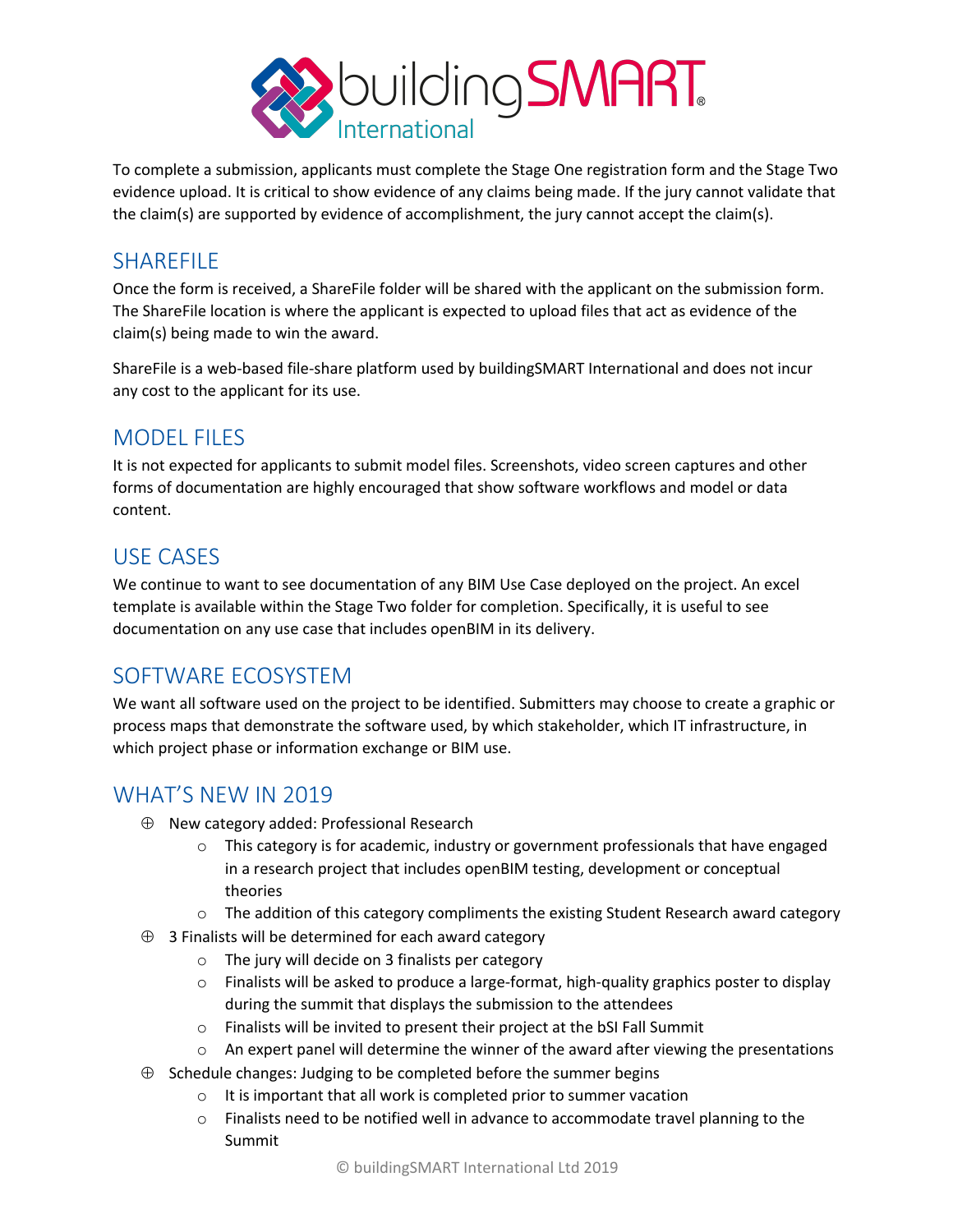

# RESUBMISSION OF 2018 PROJECTS

buildingSMART encourages the resubmission of projects to the awards program. In some cases, the past submission may not have fully demonstrated the accomplishments, or the project may have further advanced since the time of the last submission. PLEASE NOTE that previous winning projects are not eligible to resubmit.

# JURY PROCESS

buildingSMART is committed to a fair and transparent judging process. The Jury is selected on a volunteer basis from each of the buildingSMART chapters around the world. Each jury member attests to not being involved with any submission nor any of the projects being submitted. The jury is given the tools and background knowledge to be able to complete the judging activities fairly and consistently across all submissions. The jury will determine three (3) finalists for all five (5) awards.

# FINALISTS

All finalists will receive a direct invitation to attend the summit to present their projects and will be expected to attend the gala dinner and ceremony where the winners will be announced (student category is optional). The finalist presentations will be judged by a 3-person expert panel to determine the winners, which will be announced during the Gala Awards Ceremony.

# GALA CEREMONY

The Gala Ceremony is the event where the buildingSMART openBIM Awards are announced. It occurs during the fall Standards Summit. It is a gala dinner for summit participants with the awards ceremony happening as the capstone entertainment and celebration. All submitters are invited to attend, regardless of final standing in the awards.

# FREQUENTLY ASKED QUESTIONS

Submitters are encouraged to review the FAQ section of the website: [LINK HERE]

### PAST WINNERS

Submitters are encouraged to review the past winners' section of the website: [LINK HERE]

# CONTACT

Submitters may contact **awards@buildingsmart.org** with questions at any time.

# TECHNICAL SUPPORT

Should the applicant experience any technical challenges with the form submission or ShareFile document upload, they can contact websupport@buildingsmart.org at any time.

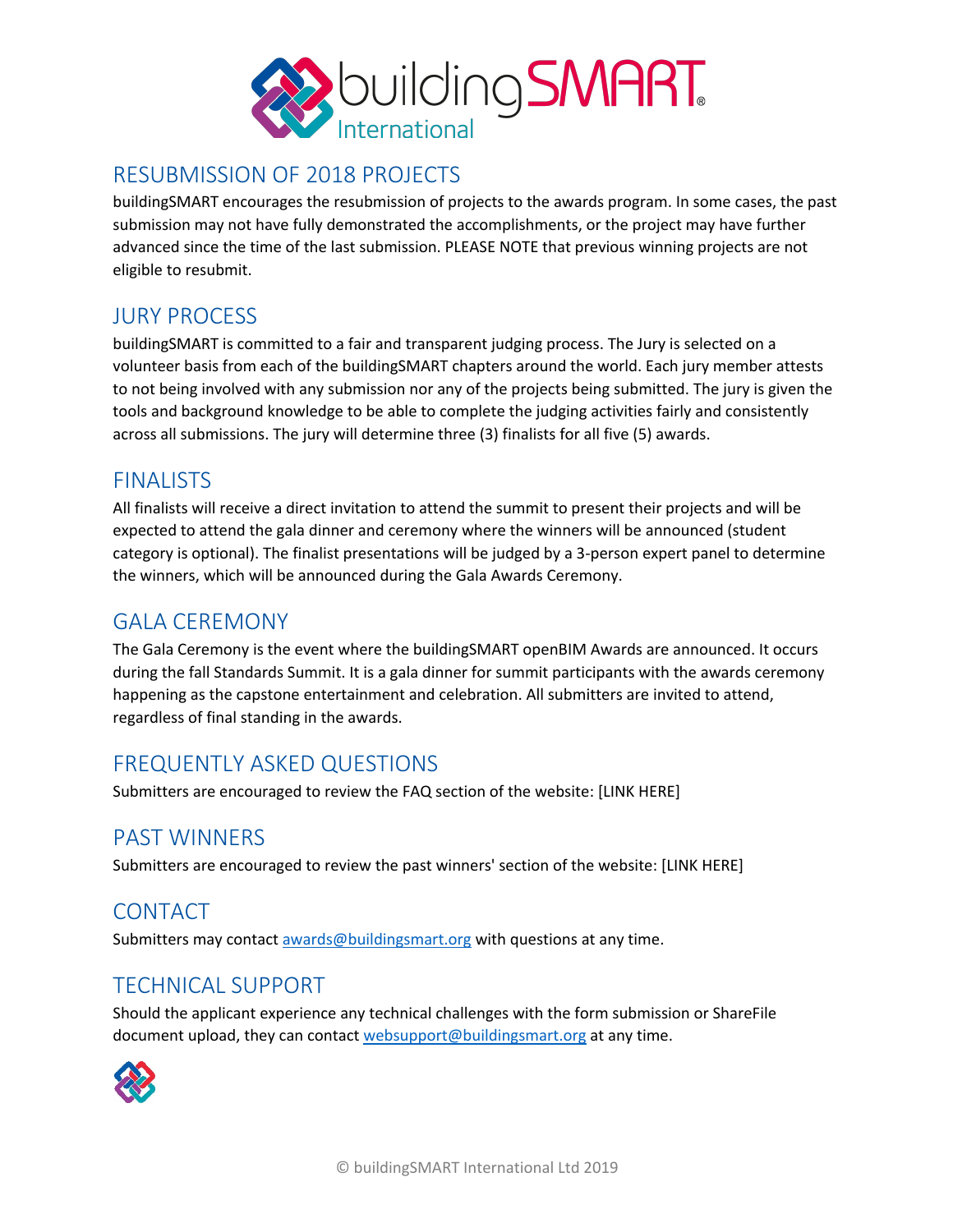

# Appendix A: Message to Applicants

Thank you for your interest in submitting a project to the buildingSMART International (bSI) openBIM Awards. buildingSMART created the Award program to recognize exemplary projects that have used buildingSMART solutions to effectively overcome interoperability challenges. The first awards were presented in Toronto in October 2014.

> *"It's an opportunity for companies to showcase their application of buildingSMART open standard solutions to current challenges of interoperability faced during collaborative project delivery or asset operations".*

#### **Richard Petrie, Chief Executive**

To ensure your project has the greatest chance of winning an award, read carefully as we provide you with instructions and information about the submittal process. It is important to follow these instructions to present your submission in the clearest way possible to the jury.

The submissions will be judged on how well the evidence demonstrates the use of openBIM on the project, with highest ratings going to projects showcasing the use of bSI Standards, Tools, and Services. The submitters are encouraged to give evidence of non-openBIM use cases for additional credit.

From experience, we have found the competition to be very intense. buildingSMART ensures a fair competition by combining rigor and transparency in the submittal process, enabling the jurors to give all parties equal consideration. To this end, the evidence given must follow the instructions below and contain information that directly supports the submission and its use cases.

We recognize the time required to prepare a proper award submission, and our aim is to make the process as easy as possible. Concurrently, we respect the jury members' time to thoroughly review each submission in a consistent method to make their best assessment. The more succinct and organized the evidence is in supporting the project use cases, the better the process is for everyone.

BEWARE: Copious, non-relevant, or insufficient information will be viewed as detrimental. The jury has a limited amount of time to review submissions. Ensure important information is explicit and not buried in large amounts of text.

**IMPORTANT REMINDER:** All communications from buildingSMART International regarding your submission will be sent only to the contact person provided in your award application. If you need to add contacts, please send your request with their contact information to awards@buildingsmartinternational.org. We will confirm your request. If you do not receive a response, assume the material is still **only** going to the listed person.

Best of luck, bSI Awards Management Team

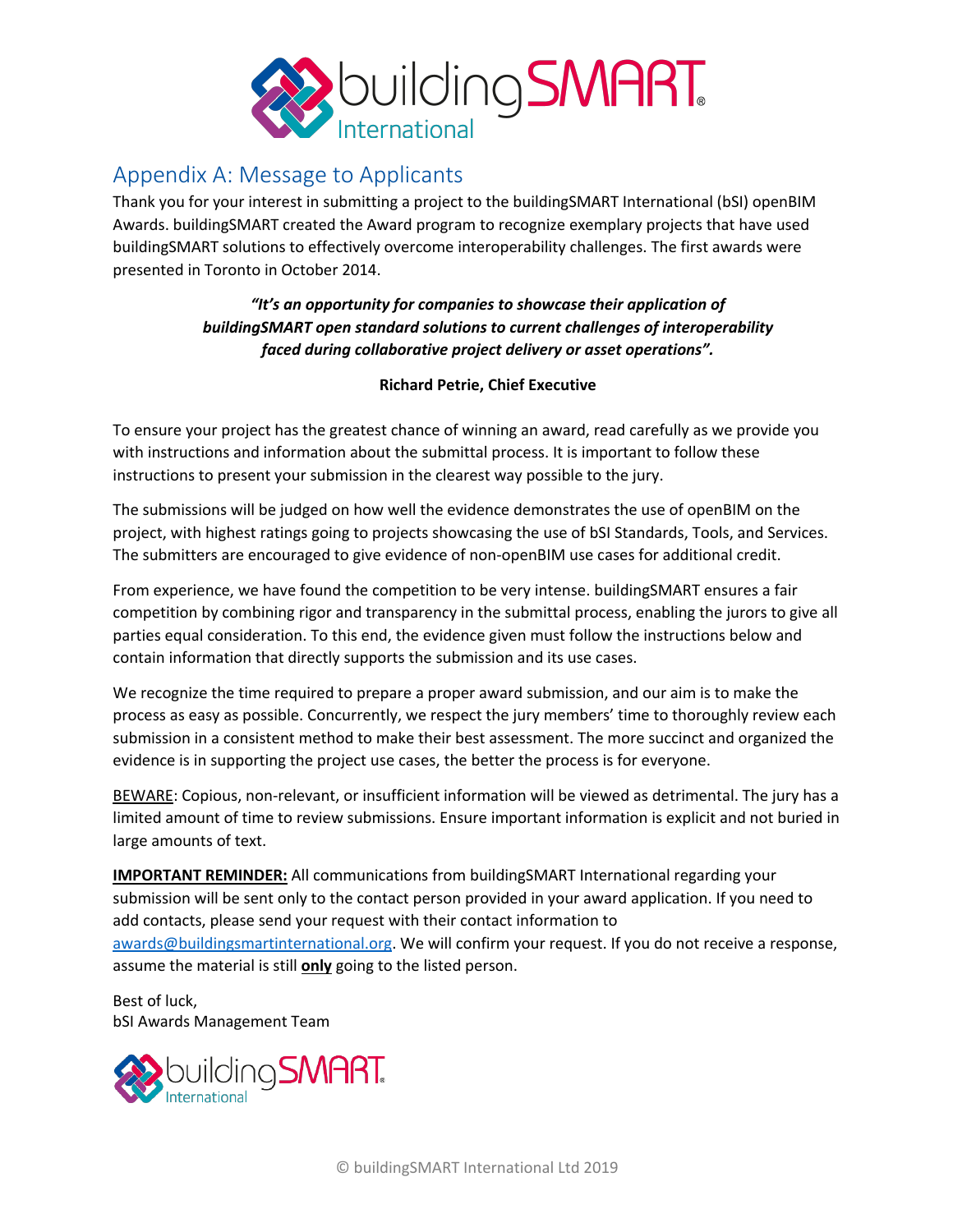

# Appendix B: ShareFile Upload

# **ShareFile**®

ShareFile is a Citrix product that was chosen by buildingSMART for its ability to provide web-based, filesharing access from most countries. If any applicant is experiencing access denial or access challenges from their location, please contact the technical support contact provided above.

When the Stage One web form is received and processed, the applicant will receive an invitation to join a ShareFile folder via the email address provided in the application. The applicant can expect a 48-hour turnaround from when they submit the web form and when they receive the ShareFile invite.

\* It is important to check your spam folder, as these invites have been known to end up there. \*



#### **01\_Claim**

This folder stores your registration form application in PDF.

#### **02\_Evidence**

These folders should be used to post the supporting evidence for use cases and their applications of openBIM workflows on the project. The jury will give the highest consideration to work demonstrating the use of IFC, IDM, BCF, mvdXML, bSDD, COBie, and LandXML, as well as openBIM standards under other organizations such as ISO. The submitters are encouraged to give evidence of their non-openBIM use cases for additional credit.



\*Applicants are required to keep these subfolders as is but may add additional subfolders below following the same naming convention.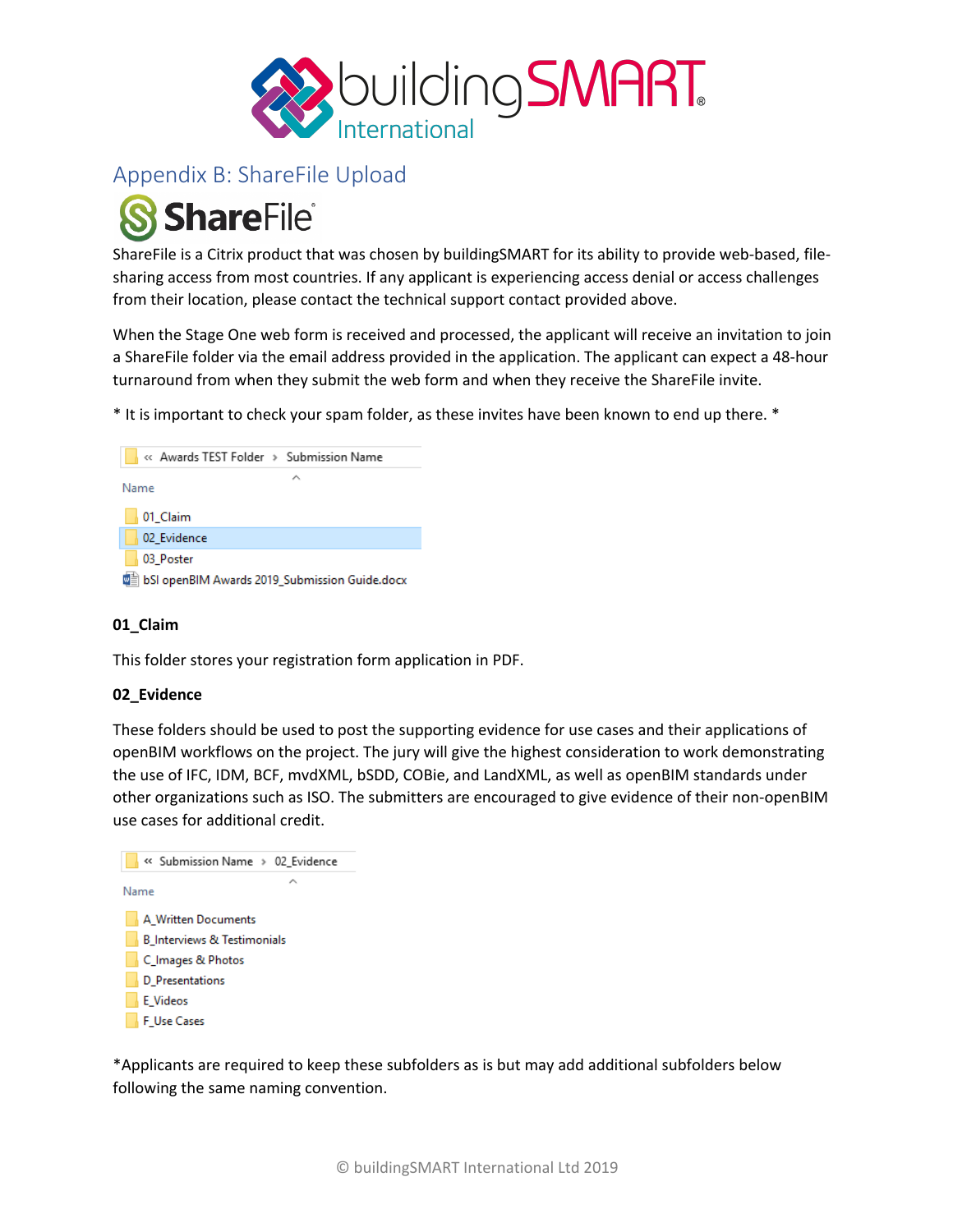

#### **General Instructions Concerning** *Evidence*

The more you can demonstrate by using acceptable forms of evidence, the better chance you'll have to achieve a higher score. Keep in mind that jury members will need to view and understand your submission; therefore, the evidence must be articulate and well presented (more is not necessarily better). We encourage you to submit enough evidence in support of your project, use of openBIM and implementation of use cases.

Please ensure all the evidence related to your project documentation is placed under the proper subfolder title. File names should be somewhat descriptive and could even be numbered if you want them to be viewed in a specific sequence by the jury. Always ensure that specific use case evidence is identified with a sub-folder name.

Acceptable types of evidence are listed below. Please only provide material that supports and/or demonstrates BIM Use Case, specifically for bSI Standards, Tools and Services.

IT IS HIGHLY RECOMMENDED TO SUBMIT DETAILS ON COST, TIME OR RESOURCE SAVINGS EXPERIENCED. What pain points have been reduced or eliminated? What interoperability issues have been overcome? What competitive advantage has been gained? We also encourage documentation on lessons learned in using openBIM; doesn't only have to be success stories.

Files associated with use cases should be named "UseCase" plus the abbreviated use case name. Should more than one file be included, number them sequentially. For example, "UseCase-TCO" or "UseCase-SA-01".

#### **REMINDER:**

- Please do **not submit** any IFC or other model files.
- No file sizes larger **500Mb.** If larger than the limit, please contact technical support.

**Written Documents** 

### **REQUIRED**

Written document describing the project and use case workflows, outcomes, benefits, and challenges:

- Include the software applications used on the project, specifically ones used for the openBIM use case(s).
- Additional support material may be provided, such as previously published Case Study, Published articles.

Interviews & Testimonials

# **REQUIRED**

Provide a maximum of five statements from interviews with project participants about why and how openBIM, specifically bSI Standards, Tools and Services were utilized on the project. Statements should include name, position, role, and organization of project participants. Specific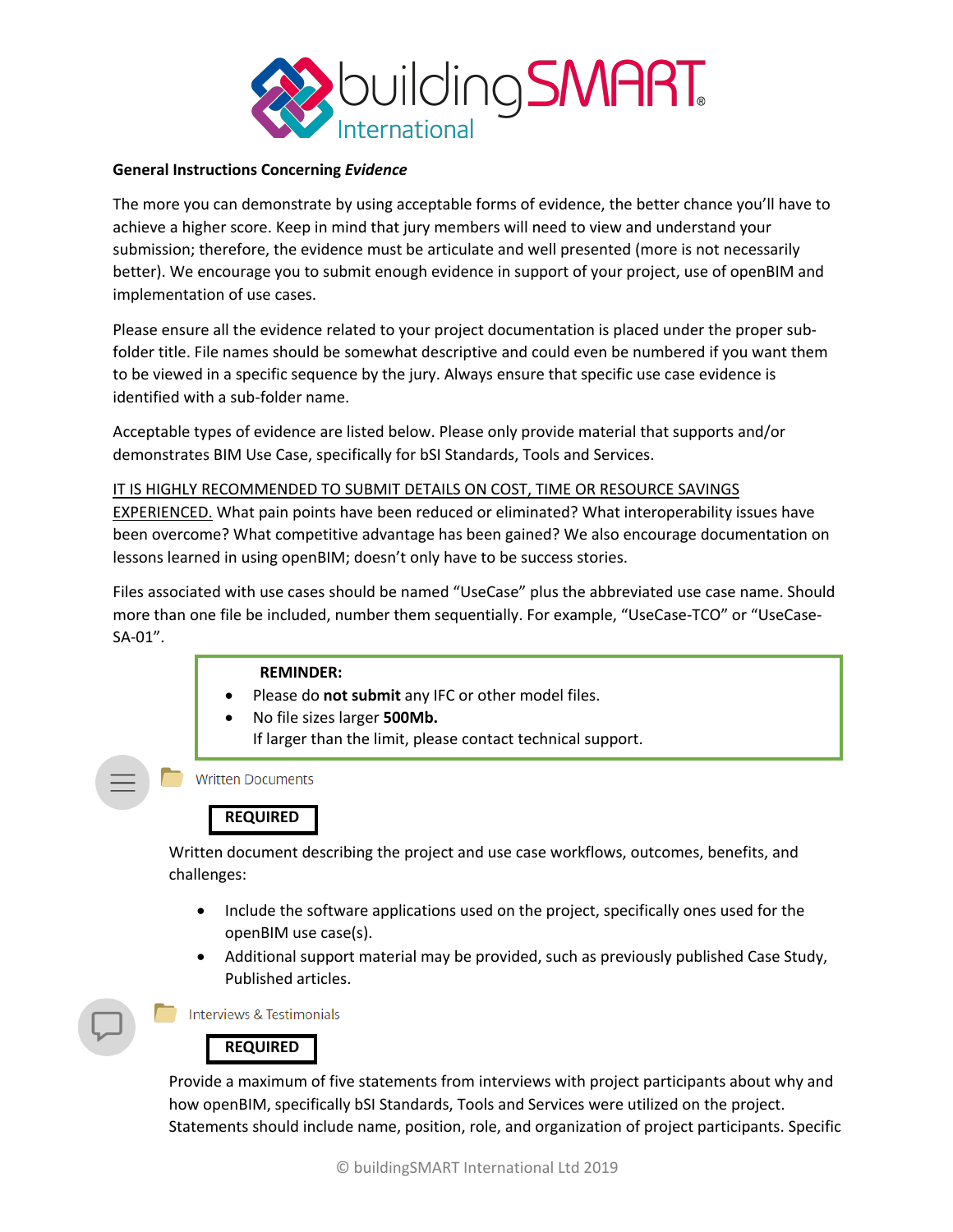

quotes or testimonials are considered as statements and are strongly recommended as evidence. Please limit statements to no more than 1000 characters. Up to two previously published statements may be used.



**Provide at least two of the following forms of evidence (Images & Photos, Presentations, Videos):**

Images & Photos l O

-Images must illustrate use case workflows implemented on the project:

- Example: workflow screenshots, process flow charts
- Overall project images are also beneficial

-Please identify the purpose of each image, such as "General view from North." **-IMPORTANT:** Images must be of decent quality (readable 300 dpi). JEPG, SVG or PNG files preferred.

#### Presentations

• Presentation slides with screenshots demonstrating workflows with detailed descriptions

#### Videos

- Short (up to 2-minute) videos demonstrating the implementation of the use case.
- MP4 format preferred



 $|()$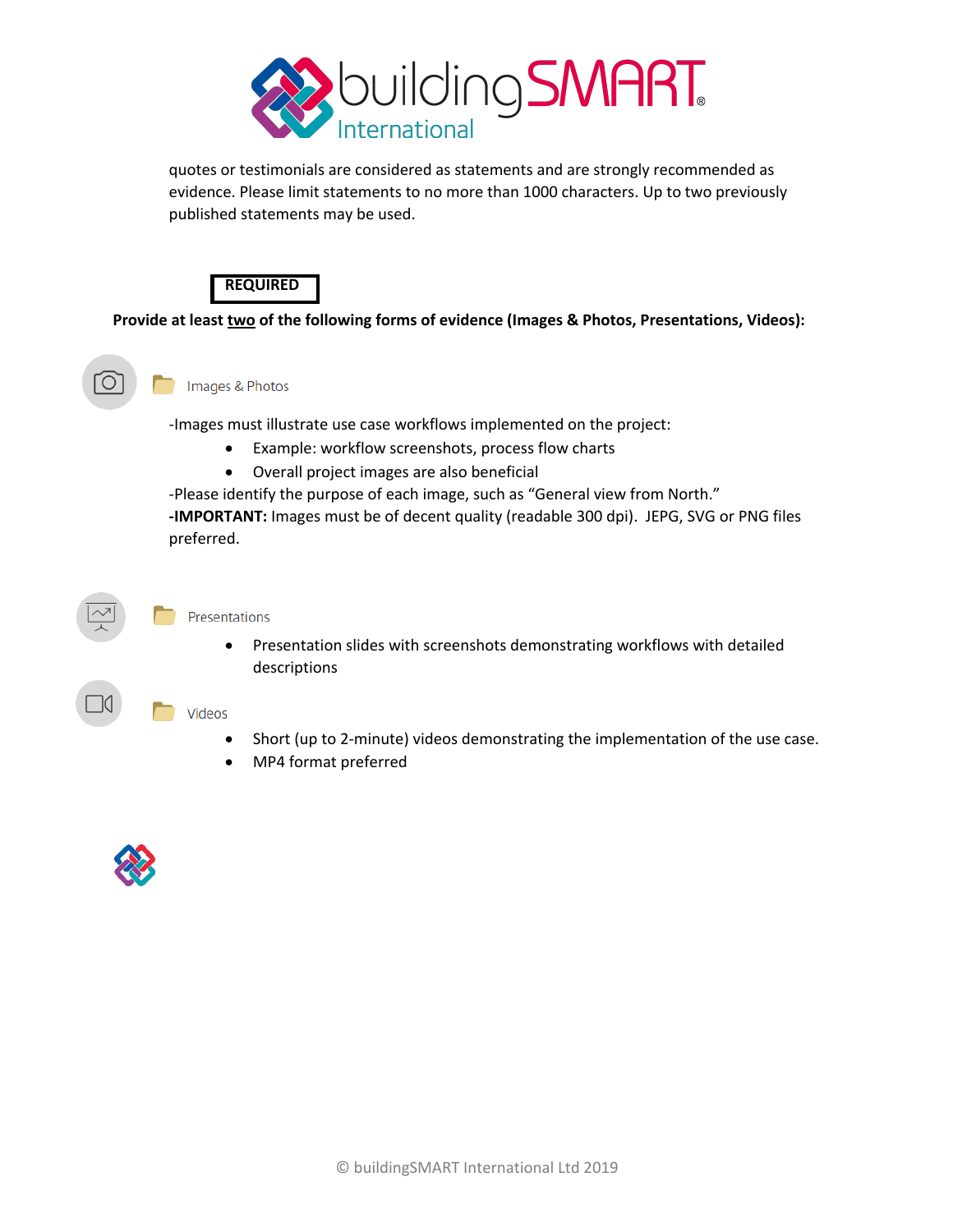

# Appendix C: Use Case Template

Use the *BIM Use Case Documentation* to capture which BIM Uses were covered during the project. The spreadsheet template is a multi-page (tabbed) Microsoft Excel file that allows you to provide evidence of your claimed usage of the various BIM Use Cases in your award submission.

| « 02 Evidence > F Use Cases                           |  |
|-------------------------------------------------------|--|
| Name                                                  |  |
| 園前 bSI Awards 2019 - Use Case Documentation V4-1.xlsx |  |

Copy and complete one tab for each Use Case being submitted, using the naming convention established in the "BIM Use Case List" tab. Should a use not be listed, please indicate this is a new one not on the template list.



© buildingSMART International Ltd 2019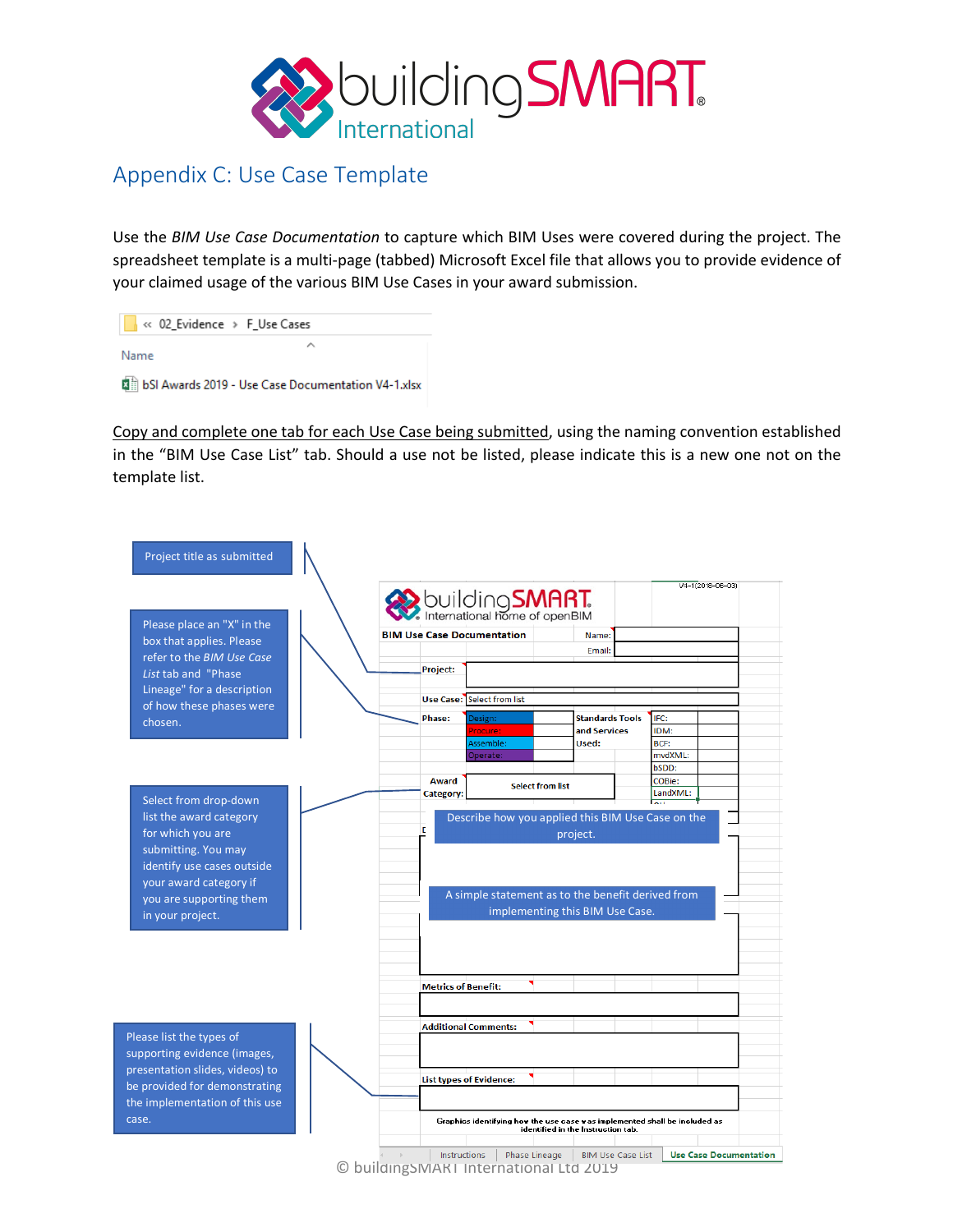

Please enter your name and email

 $\vert \ \ \vert$ 

|                                  | <b>building SMART.</b><br>International home of openBIM<br><b>BIM Use Case Documentation</b> | Name:                                                                                                            |          |                                            | Please select one use case from the                                                                |
|----------------------------------|----------------------------------------------------------------------------------------------|------------------------------------------------------------------------------------------------------------------|----------|--------------------------------------------|----------------------------------------------------------------------------------------------------|
|                                  |                                                                                              | Email:                                                                                                           |          |                                            | drop-down list. Please refer to the                                                                |
| Project:                         |                                                                                              |                                                                                                                  |          |                                            | <b>BIM Use Case List tab for use case</b><br>descriptions                                          |
|                                  | <b>Use Case: Select from list</b>                                                            |                                                                                                                  |          |                                            |                                                                                                    |
| <b>Phase:</b>                    | Design:                                                                                      | <b>Standards Tools</b>                                                                                           | IFC:     |                                            |                                                                                                    |
|                                  | Procure:                                                                                     | and Services                                                                                                     | IDM:     | <b>Use Case:</b>                           |                                                                                                    |
|                                  | Assemble:                                                                                    | Used:                                                                                                            | BCF:     | Phase:                                     | Existing Conditions Modeling (ECM)                                                                 |
|                                  | Operate:                                                                                     |                                                                                                                  | mvdXML:  |                                            | Site Utilization Planning (SUP)<br>Site Analysis (SA)                                              |
|                                  |                                                                                              |                                                                                                                  | bSDD:    |                                            | Architectural Programming (AP)<br>Visualization (VIZ)                                              |
| Award<br><b>Select from list</b> |                                                                                              | COBie:                                                                                                           |          | Simulation (SIM)<br>Spatial Analysis (SPA) |                                                                                                    |
| <b>Category:</b>                 |                                                                                              |                                                                                                                  | LandXML: |                                            |                                                                                                    |
|                                  |                                                                                              | <b>Describe Other:</b>                                                                                           | Other:   |                                            |                                                                                                    |
| <b>Description of Use:</b>       |                                                                                              |                                                                                                                  |          |                                            | Enter "X" for all standards, tools and                                                             |
| <b>Statement of Benefit:</b>     |                                                                                              |                                                                                                                  |          |                                            | project (see Awards web page for<br>descriptions and links). If none were<br>used, select None.    |
|                                  |                                                                                              |                                                                                                                  |          |                                            | Please enter any value derived<br>from this BIM Use Case such as<br>time saved over manual method, |
|                                  |                                                                                              |                                                                                                                  |          |                                            | or cost savings                                                                                    |
| <b>Metrics of Benefit:</b>       |                                                                                              |                                                                                                                  |          |                                            |                                                                                                    |
|                                  | <b>Additional Comments:</b>                                                                  |                                                                                                                  |          |                                            |                                                                                                    |
|                                  |                                                                                              |                                                                                                                  |          |                                            | If you have more comments                                                                          |
| <b>List types of Evidence:</b>   |                                                                                              |                                                                                                                  |          |                                            | such as how you see this<br>application maturing, please                                           |
|                                  |                                                                                              |                                                                                                                  |          |                                            | provide those comments.                                                                            |
|                                  |                                                                                              | Graphics identifying how the use case was implemented shall be included as<br>identified in the Instruction tab. |          |                                            | Please keep your comments<br>to the space provided.                                                |